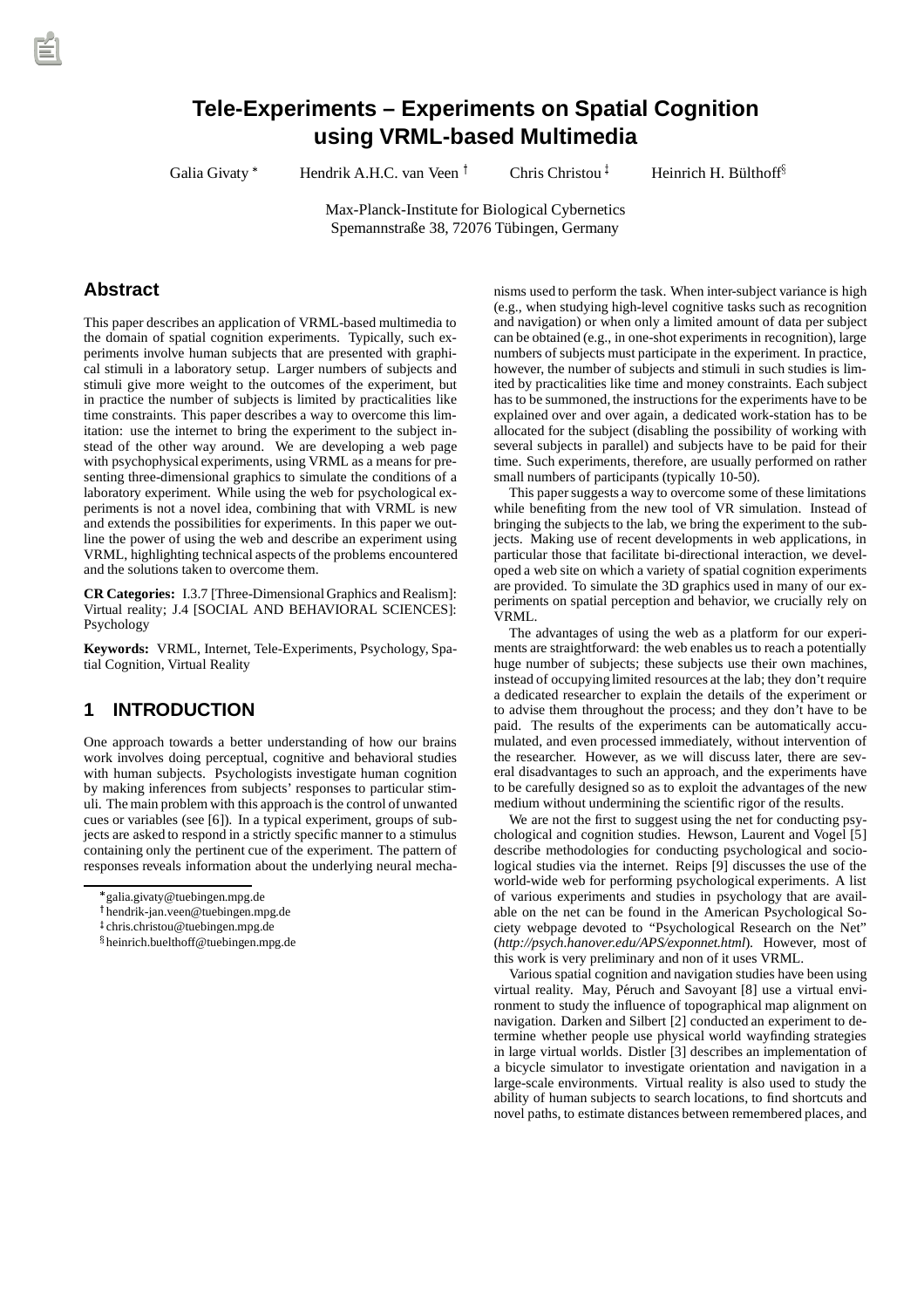to draw sketch maps of the explored environment [4]. However, combining the power of the web with the use of virtual reality for spatial cognition and behavior experiments is a novel idea.

This paper concentrates on technical aspects of our approach. In section 2 we describe a particular experiment that was thus implemented. Details of the experimental and technical problems encountered and how they were overcome are given in section 3. In section 4 we give some preliminary results of the experiment. An evaluation of the application, listing its limitations and the class of experiments for which it is best used, is given in section 5. We conclude by suggesting ideas for further research.

# **2 DESCRIPTION OF THE EXPERIMENT**

We describe in this section the application of our approach to a cognitive experiment that investigates visual encoding of objects. It is currently believed that humans form representations of the world by a hierarchical process of extracting and encoding information relating to objects shape and other attributes such as color, material properties, texture etc. [7]. Physiological evidence exists which suggests the human brain stores information regarding "where" an object is located separately from information about "what" particular properties an object has [10].

The purpose of this experiment is to obtain coarse indication of what mistakes people make when asked to reconstruct a particular conjunction of objects, their properties and their location in an environment. The kinds of mistakes made could give us further indication as to the form of human mental representation. The ability to isolate all but pertinent cues makes the use of Virtual Reality methods essential in this respect. The subject is first presented with a 3D display of a small room, in which several volumetric objects, each with different shape and visual properties, are randomly located (see figure 1). The subject is given ten minutes to stroll in this virtual world and memorize the arrangement of the objects. In the second stage of the experiment, a two-dimensional map of the room is presented, along with a set of cross-sectional representations of the objects, in all possible colors (see figure 2). The subject is required to reconstruct the arrangement of objects (according to their color, shape and position in the room).

Once the subject has placed all objects, the colors and shapes of the objects and their relative locations, along with the original (random) arrangement of the objects in the world, are recorded and stored for further processing. Additional background regarding visual perception studies can be found in [1].

Like many of our experiments, this one also necessitates a display of a virtual environment in which subjects are able to navigate. Usually, we are using dedicated hardware (Silicon Graphics Onyx2 IR) and high-level graphic software such as Multigen and SGI Performer, to model these environments and to perform the real-time rendering needed. However, once the experiments are mediated through the web, the virtual environments are designed using VRML.

The index page of the Tele-Experiment site lists the experiments currently available (*http://exp.kyb.tuebingen.mpg.de/webexperiment*). The experiment itself consists of a few web pages. The first page gives some motivation for the study and lists the software requirements for running the experiment (in particular, a VRML plug-in). The next page, which is presented only to users who visit the site for the first time, requests the subjects to fill a personal details form. Then, the subject gets detailed instructions for the experiment. Since the ability to recognize different colors and distinguish among them is essential for this experiment, the subject must first pass a pre-test that verifies this ability (see section 3.1). The next page contains two frames. The top one displays a VRML file, the virtual room, with a random arrangement of objects on its floor. The view type is set to WALK, which enables the subject to

move forward and backward in the room, turn left and right and change the viewpoint orientation vertically. The bottom frame displays the time left to examine the room.

The subject can stroll freely in this virtual world, and to indicate that all objects were found, s/he has to click on each of them. A click on the door of the room triggers the end of the memorizing part of the experiment and the display of the next page. This page uses a Java applet which displays a board of objects and the map of the room on which the subject has to place the objects as described above. After the experiment is over, the subject gets some feedback about his/her performances, as well as some additional information about the study.

#### **3 IMPLEMENTATION**

Several problems were encountered while adapting the experiment for the internet domain. We focus in this section on the problems and the methods used to overcome them.

#### **3.1 Problems Inherent To Tele-Experimentation**

Transferring the experiment from the controlled lab to the subjects' own environment results in three types of problems: retrieving personal details, relevant to the experiment, about the subject; controlling and monitoring the subjects performance; and motivating the subjects to conduct the experiment, keeping them concentrated throughout the process.

There are many differences between running a fully controlled experiment in the lab, and having subjects perform the experiment in their own uncontrolled environment. In the former case, all the information about the conditions in which the experiment is performed, and personal information pertaining to the subjects is known. Undertaking an experiment over the web enables the subject to stay absolutely anonymous. Relevant details such as the age, sex or education of the subjects is unavailable. Similarly, important parameters such as the hardware on which the experiment is performed, the operating system used, the web browser or the VRML plug-in, which are far more diverse than in the case of a lab experiment, cannot always be retrieved.

Obviously, these problems cannot be solved completely. We try to retrieve as many parameters as possible: First, we ask each subject to fill a personal details form, containing data such as age and gender, before running the experiment. Second, we record the user's IP address, operating system and browser information. Clearly, this might not be sufficient; however, the distortion of the results caused by the missing data is usually compensated for by the large number of participants.

Some experiments can have additional requirements from the subject. For example, the experiment described in section 2 requires a normal color vision. Color-blind subjects, as well as users without color displays, must be eliminated from participating in the experiment. To ensure this, a short pre-test is used. The user is shown 5 buttons with different colors, ordered randomly. To start the experiment, s/he should press the red one. Pressing any other button leads to a page with an error message, and prevents the user from running the experiment.

Another problem is that there can be no control over the behavior of subjects during the experiment: they can perform it partially, interruptedly or multiple times. Such parameters might affect the validity of the results. To minimize the chances of a user participating more than once in a single experiment, we use cookies stored on the user's own system. Since checking cookies is possible only from within Java Script, participating in the experiments is allowed only with browsers that support Java Script. The time given to the subject to perform the experiment is limited, and if the task is not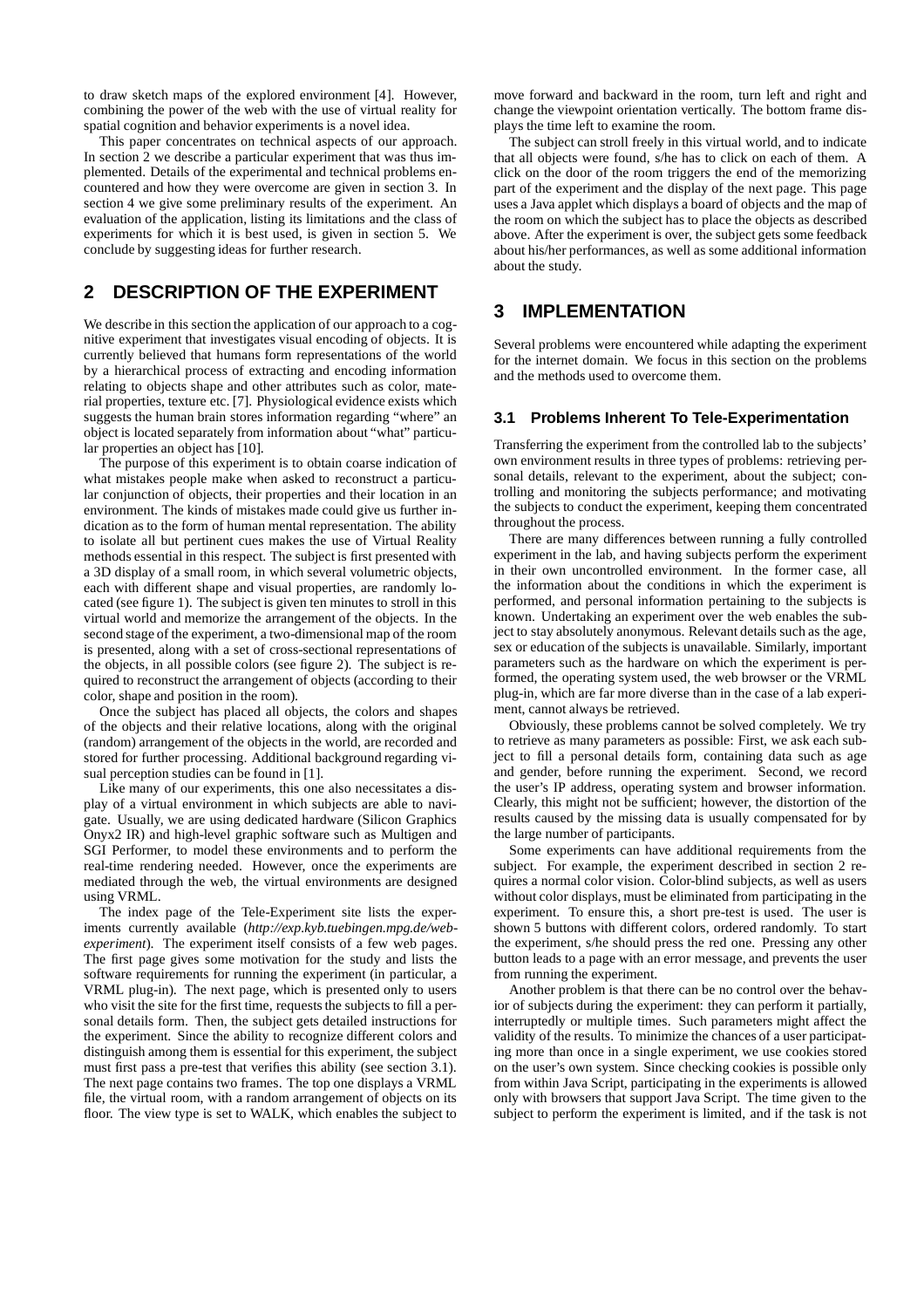completed within the given period, the results are discarded. Furthermore, we record the time of "important" events (like clicking on an object) during the experiments, using VRML's TimeSensor node. This information helps the researcher to monitor the subject's behavior.

The last problem is to motivate subjects to take part in the experiment. Subjects in the lab are paid for their time, and thus can be requested to perform tedious, sometimes boring tasks, for long durations. On the web, however, the experiment must be kept short and interesting or it will not appeal to potential subjects. Furthermore, a boring experiment might cause potential subjects to abort their participation and never come back for other experiments. However, navigating through a virtual scene is an attractive experience which itself motivates subjects to participate in the experiment.

#### **3.2 Browser/Plug-in Parameters Control**

When navigating in a VRML world, the user has control over various global parameters. The first and most critical one for this application is the navigation paradigm. Experiments such as the one described here, which focus on human navigation capabilities, must simulate a "real world" environment, and in particular, limit the subjects to WALK view. When using other views, e.g., the EXAM-INE view, the subject can obtain additional information about the scene which renders the experimental results invalid. Browsers support ANY, WALK, EXAMINE, FLY, and NONE navigation types, and an ability to restrict the view paradigm is part of the VRML 2.0 specification. However, in some browsers (e.g., WorldView v2.0) it is impossible to disable a subset of the possible views. Furthermore, it is impossible to retrieve the current view type, so the researcher cannot know whether the subject has used a different view type than the one designated for the experiment. This problem, too, cannot be fully solved. As a partial solution, the user's browser name and version are recorded. If the performance of subjects using browsers that do not support view types restrictions, are found to be significantly different from other subjects, their results can be ignored.

A similar problem is caused by the ability to turn off the collision detection mechanism. Again, this can give the user view points which are initially blocked. Another parameter that influences the appearance of the world is the field of view. The horizontal field of view can be set by the VRML author, but there is no control over the vertical one. Changing the size of the window that displays the VRML world results in distortions and different vertical fields of view.

There are many other, less important, factors, over which users might have control. For example, a user can adjust the navigation speed, control the level of details, texture display, transparency, headlights, etc. The actual values of most of these parameters are unavailable to the experiment designer.

A somewhat radical solution for the above problems is writing our own VRML 2.0 plug-in. Such a solution will enable us to have full control over the above parameters. Unless we decide to do so, we must settle for the fact that different users might have different visual data for the experiments.

#### **3.3 Script Nodes Support**

There is a variety of VRML 2.0 plug-ins for various operating systems and browsers. One of the most important differences among different plug-ins is their support of Script nodes. The most commonly supported languages are: VRML Script, Java Script and Java. However, some plug-ins do not support all of them. For example, SGI Cosmo Player v1.0.2, a commonly used plug-in for Netscape on IRIX systems, supports only VRML Script. To enable as many participants as possible to take part in the experiments, it was important to have as many plug-ins as possible supporting the application. Since most browsers support at least one of the two script languages (VRML Script or Java Script), we restricted the implementation to these two languages only. Each Script node has two URLs on its *url* field; one for each language. Although Java is far more powerful than both of these script languages, we decided not to use it.

#### **3.4 Transferring Data To The Host**

Apart from obtaining the final results, an essential part of most spatial cognition experiments is retrieving information regarding the subject's behavior *during* the experiment. The moves of a subject in a virtual world, the reaction times, the progress speed etc., are relevant to many experiments. The experiment described above, for example, involves a random collection of objects in the world. Since the particular arrangement is only known at run-time, this information must be transferred to the host along with the results. Information transfer from the client (the subject's machine) to the server (the experiment site) is not part of the standard VRML language. Such features must be implemented using Script nodes. While it would have been possible to achieve such functionality using *URL-Connection* class or *sockets* in Java, this solution was ruled out due to reasons discussed above (section 3.3).

As an alternative, we collect the necessary information in a String object using a script language (VRML Script or Java Script). This necessitates a concise encoding of the information, but is nevertheless possible. The string records the initial settings, and additional information (e.g., the times of mouse-click events) is appended to it as the subject explores the VRML-world. Since the problem of transferring information to the host only exists with VRML (it is always possible to send the information to the server from within an HTML document), we invoke an HTML page from the VRML environment, using the *loadURL()* function of the Browser object. The contents of the string are appended to the URL name, in a similar fashion as the use of *CGI* with the *GET* method. The invoked HTML page retrieves the value of the string from its own URL, using Java Script, and transfers it to a Java applet that is executed in this page. The applet adds the information to other data that are collected in this HTML page, and sends all the information to the server.

Multiple-page experiments raise another problem. Data are produced in various pages and must be combined together to create a complete picture. Combining the information can be done either during the experiment execution or after the data are sent to the host.

In the former case, the information is transferred from one page to the next, using strings, as described above. We use this method to transfer information from the VRML page to the next one. In the latter case the data are sent to the server in segments from different pages. In order to be able to fit the different parts together, a unique ID, corresponding to the subject performing the experiment, is attached to each of the different segments. When all the data are received by the server, they are combined to one record, associated with a particular subject. This method is used, in the described experiment, to connect the personal data of the subjects that are available in the introductory page, with the results of the experiment that are only known later.

# **4 PRELIMINARY RESULTS**

The experiment is still in its infancy but is now being advertised in an increasing number of places on the internet. To date only 34 people have participated. The average time these participants spent observing the room was 252 seconds (4.2 minutes) with a minimum of 39 seconds (rather fast) and a maximum of 600 seconds (the maximum allowed).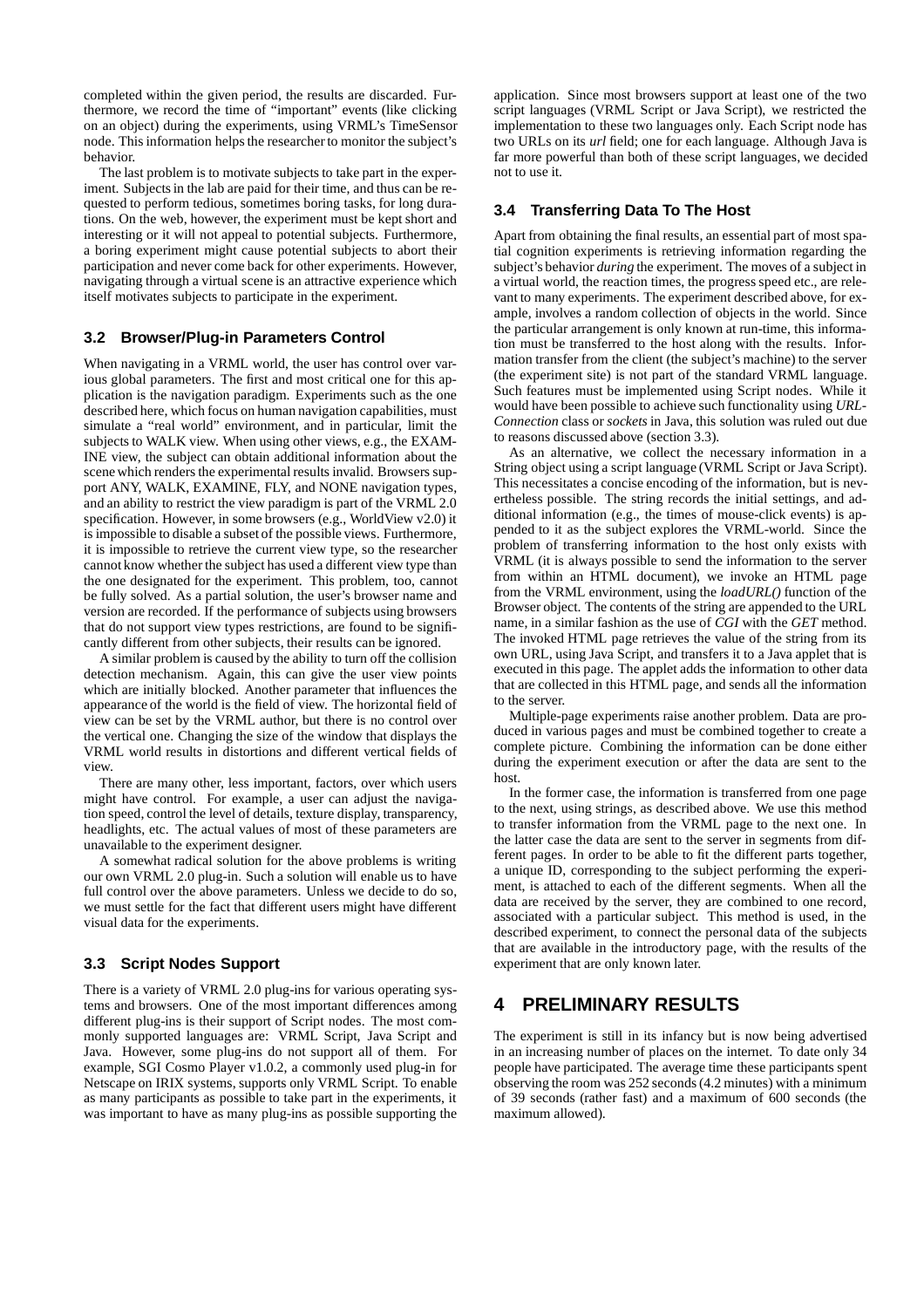

Figure 3: Average number of errors as a function of the objects location within the VRML environment

The task of each observer was to reconstruct the spatial organization of the VRML environment, by putting the correct shape and the correct color on every position. We compare the number of mistakes participants made in determining the color of an object with the number of mistakes made in determining its shape. The graph in figure 3 displays the average number of errors, over all subjects, made in color and in shape as a function of the object location (marked with numbers 1..5). It is still early-days to draw firm inferences from the data collected, but nevertheless, the graph shows that consistently fewer errors where made for shape than for color. On average, over all 5 spatial locations and over all subjects, participants made 1.5 errors for shape placement and 1.9 errors for matching color (out of 5 decisions). Complete guessing would, on average, result in 4 errors for both shape and color. The difference between the shape and color dimensions is significant only with a probability of error of 0.13. That is, we have a 13% chance of making the wrong conclusion. The problem is that the differences between the two dimensions are quite small and the inter-subject variability is quite high (our initial expectation). We clearly require many more participants to make any firm conclusions either way, which is exactly why we do this experiment on the web.

## **5 EVALUATION**

Tele-Experimenting involves a subject at a remote location using his or her own hardware and software to run an experiment. This situation differs from a classical experiment performed in the laboratory in at least two major ways: (1) the researchers have no direct contact with the subject; and (2) they cannot control the hardware and software that the subject is using for the experiment. Whether or not Tele-Experimenting will be accepted as a valid and useful research method by the scientific community decisively depends on how we deal with those two aspects.

A few general guidelines for doing Tele-Experiments can be formulated. First of all, careful selection of experiments can avoid many problems. Those experiments that critically rely on parameters that cannot be precisely controlled in Tele-Experimenting (such as stimulus contrast, graphics quality, etc.) should obviously be

avoided. Secondly, one should try to retrieve as many parameters about the subject and the hardware and software s/he is using as possible. The idea is that if you cannot control a parameter then at least you should try to monitor its value. Knowing the value of parameters enables one to make selections afterwards. Thirdly, one should always consider to run the same experiment under controlled laboratory conditions with a small number of subjects to provide comparison data. When more and more of such comparisons are being collected we will eventually be able to address some issues pertaining to the question of the general validity of Tele-Experiments.

The class of experiments that can be conducted as Tele-Experiments is restricted by a few factors. One important factor is time: the experiment should be fast enough to keep the anonymous subject interested and concentrated. Here it makes more sense to borrow ideas from the game industry than to use the standard psychophysical procedures. Typically this means that extensively repetitive experiments or multi-stage experiments are not suited for Tele-Experimenting. A second factor is subject anonymity. Although we can ask subjects to reveal some information about themselves, e.g., gender and age, we have no guarantee whatsoever that this information is correct. Moreover, we cannot control or monitor whether they are doing the experiment alone or with the whole family. Experiments that are too sensitive to this factor will produce invalid results. A third important factor relates to the stimulus specification. Parameters like contrast or brightness of the imagery cannot be precisely controlled or even just monitored. Experiments that do depend on such parameters, and many classical psychophysical experiments on early-vision do, should not be conducted as Tele-Experiments. The last important factor that should be kept in mind is the type of task the subjects have to perform. Fast, attractive, nonrepetitive, intuitive tasks are preferred. The experiment described in this paper features a map-construction task, rather than a large set of questions about the layout of the scene, precisely for this reason. In summary, Tele-Experimenting requires careful planning of the experimental design, procedure and tasks that researchers want to use.

# **6 CONCLUSION**

We have described in this paper an application of VRML-based multimedia to the domain of cognitive experiments. The advantages of our approach are straightforward: it enables us to access a potentially huge number of participants in our experiments, thus overcoming the bottleneck of such experiments in the past. We listed several of the limitations of our approach, suggesting some restrictions on the experiments to which it is applicable. A detailed presentation of a particular experiment, crucially using VRML to simulate a virtual environment in which subjects are required to navigate, was presented.

While the paper describes many solutions to both experimental and technical problems of using VRML in this domain, several other problems remain unsolved and are the subject for further investigations. In particular, we would like to be able to have a continuous data stream out of the VRML world towards the host. This would allow us to get more data about subjects' behavior in the virtual environment, e.g., about their exploration behavior. Another important issue is the use of small tests to monitor properties of the hardware and the subject. The experiment described in this paper had two of these tests: the color test in the beginning is one of them. The other one is built around subjects having to click on all of the items in the VRML-world: this ensures they could see and distinguish these objects and it also guarantees that they were able to use the browser to move through the environment. Similar tests can be designed to test for the availability of audio output, for the rendering quality of the visual scenes, etc.